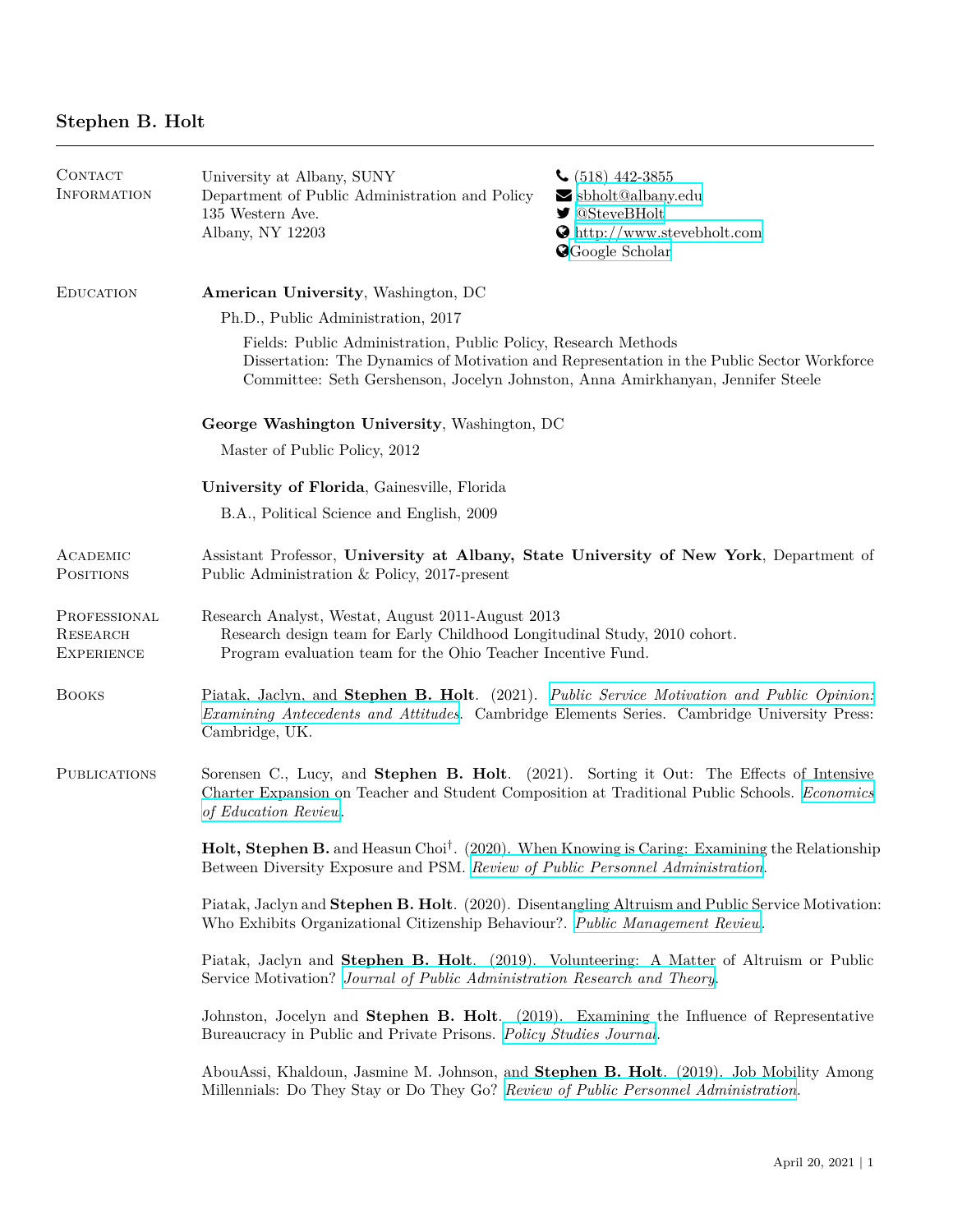Vinopal, Katie and **Stephen B. Holt**. (2019). Rookie Mistakes: The Interplay of Professional Experience and Demographic Representation. *[Educational Researcher](https://doi.org/10.3102/0013189X19867699)*.

Media Mentions: [AERA News Release](https://www.aera.net/Newsroom/New-Research-Video-Recap-Rookie-Mistakes-The-Interplay-of-Teacher-Experience-and-Racial-Representation)

**Holt, Stephen B**. (2019). Giving Time: Examining sector differences in volunteering intensity. *[Journal of Public Administration Research and Theory](https://doi.org/10.1093/jopart/muz007)*, 30(1), 22-40.

Amirkhanyan, Anna A., **Stephen B. Holt**, Austin M. McCrea, and Kenneth J. Meier. (2018). Managing Racial Diversity: Matching Internal Strategies to Environmental Needs. *[Public Administration](https://doi.org/10.1111/puar.12977) [Review](https://doi.org/10.1111/puar.12977)*.

**Holt, Stephen B**. (2019). The Influence of High Schools on Developing Public Service Motivation. *[International Public Management Journal](https://doi.org/10.1080/10967494.2018.1470120)*, 22(1), 127-175.

**Holt, Stephen B**. (2018). For Those Who Care: The Effect of Public Service Motivation on Sector Selection. *[Public Administration Review](http://doi.org/10.1111/puar.12906)*, 78(3), 457-471.

**Holt, Stephen B.**, and Seth Gershenson. (2019). The Impact of Teacher Demographic Representation on Student Attendance and Suspensions. *[Policy Studies Journal](http://doi.org/10.1111/psj.12229)*, 47(4), 1069-1099. Media Mentions: [Brookings Institute](https://www.brookings.edu/blog/brown-center-chalkboard/2019/04/02/the-teacher-diversity-gap-is-literally-inherited/)

Gershenson, Seth, **Stephen B. Holt**, and Nicholas Papageorge. (2016). Who Believes in Me? The Effect of Student-Teacher Demographic Match on Teacher Expectations. *[Economics of Education](https://doi.org/10.1016/j.econedurev.2016.03.002) [Review](https://doi.org/10.1016/j.econedurev.2016.03.002)*, 52, 209-224.

Media mentions: [vox.com,](https://www.vox.com/policy-and-politics/2015/8/19/9178573/teacher-students-race-study) [Education Week,](http://blogs.edweek.org/edweek/inside-school-research/2015/09/racial_mismatch_changes_teache.html?cmp=soc-edit-tw) [Upjohn Institute,](http://www.upjohn.org/research-highlights/are-teachers%E2%80%99-expectations-students-systematically-biased) [Washington Post,](https://www.washingtonpost.com/news/answer-sheet/wp/2017/04/09/study-black-students-from-poor-families-are-more-likely-to-graduate-high-school-if-they-have-at-least-one-black-teacher/?utm_term=.38baf7bc6467) [New York](https://www.nytimes.com/2019/01/15/upshot/the-gender-achievement-gap-starts-later-for-asian-american-students.html) [Times](https://www.nytimes.com/2019/01/15/upshot/the-gender-achievement-gap-starts-later-for-asian-american-students.html), [Forbes,](https://www.forbes.com/sites/nataliewexler/2018/09/14/why-we-need-a-teacher-workforce-thats-both-diverse-and-knowledgeable/#4f36a3407f3c) [World Bank,](https://openknowledge.worldbank.org/handle/10986/29883) [Brookings Institute](https://www.brookings.edu/research/high-hopes-and-harsh-realities-the-real-challenges-to-building-a-diverse-teacher-workforce/)

Gershenson, Seth, and **Stephen B. Holt**. (2015). Gender Gaps in High School Students' Homework Time. *[Educational Researcher](http://journals.sagepub.com/doi/full/10.3102/0013189X15616123)*, 44(8), 432-441.

- UNDER REVIEW **Holt, Stephen B.**, Rui Wang<sup>†</sup>, and Seth Gershenson. "Stress Test: Examining the Evolution of Teachers' Mental Health." (under review).
- Book Chapters **Holt, Stephen B.** (Forthcoming). "Teacher Motivation and Accountability Policy Design." In *The Handbook of Research on Motivation in Public Administration*. Eds. Randall S. Davis and Edmund C. Stazyk. Edward Elgar Publishing: Cheltenham, UK.
- In Progress Gershenson, Seth, **Stephen B. Holt**, and Adam Tyner. "Making the Grade: The effect of teacher grading standards on student outcomes."

**Stephen B. Holt**, Katie Vinopal, Heasun Choi*†* , , and Lucy C. Sorensen. "Estimating the Effect of School Leadership on Teacher Bias."

**Holt, Stephen B.** "College diversity, representation, and student recruitment."

Zuniga, Raymond, and **Stephen B. Holt.** "Paying for College: The effect of access to state financial aid for foreign-born noncitizens on college enrollments."

**Holt, Stephen B.** and Seth Gershenson. "Gender gaps in the sequencing and timing of students' homework time."

**Holt, Stephen B.** and Lucy Sorensen. "Trading Spaces: Charter Schools, Public-Facing Accountability, and Property Values."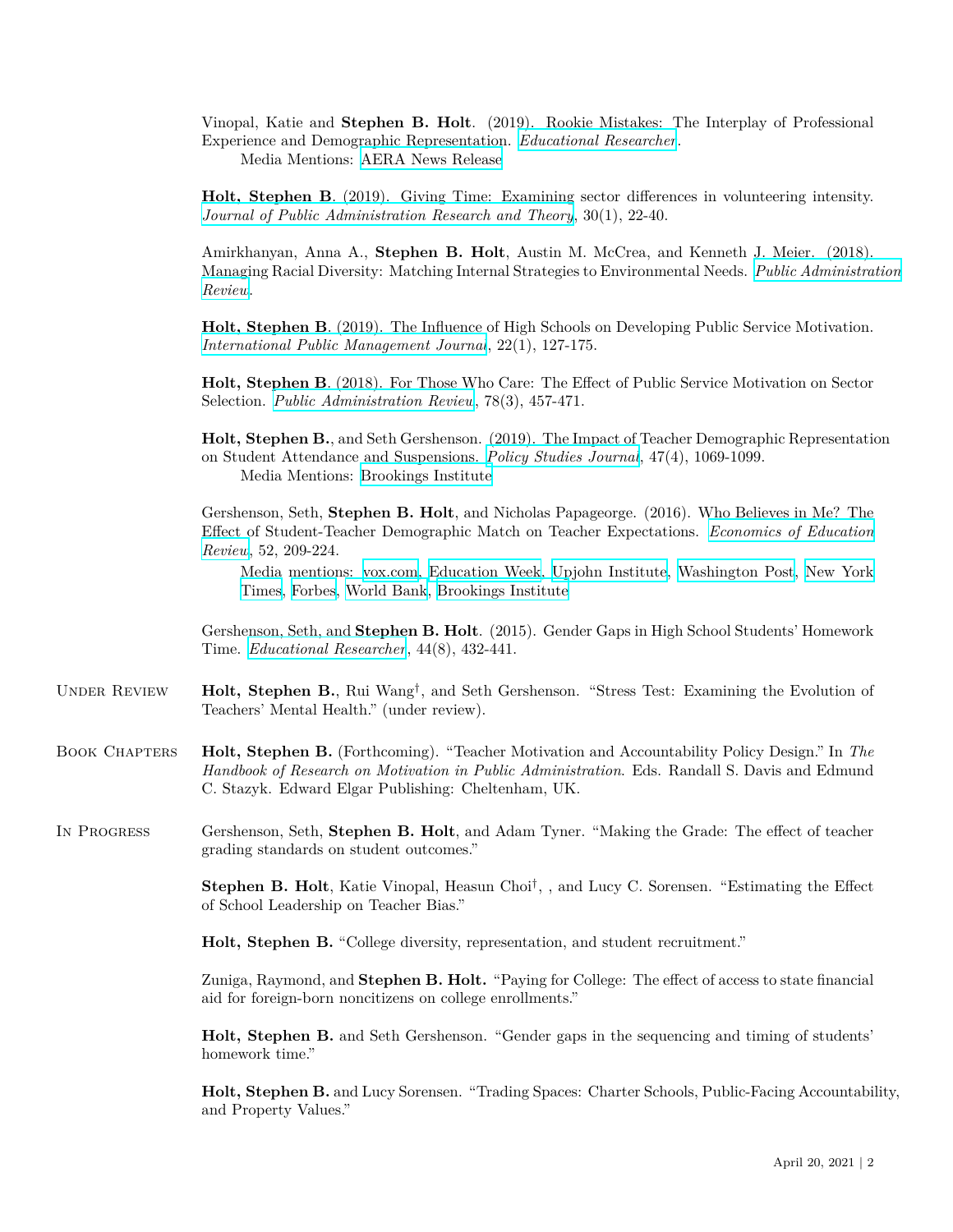|                      | Gershenson, Seth, Stephen B. Holt, and Lucy C. Sorensen. "The effect of teacher demographic<br>mismatch on student outcomes in charter schools." |
|----------------------|--------------------------------------------------------------------------------------------------------------------------------------------------|
|                      | Note: † denotes a student co-author.                                                                                                             |
| HONORS AND<br>AWARDS | 2020 Emerging Scholar Special Issue Selection for <i>Journal of Public Administration Research and</i><br><i>Theory.</i>                         |
|                      | 2018 Finalist for Best Dissertation Award for the Public and Nonprofit Division, Academy of<br>Management                                        |
|                      | 2016 Staats Emerging Scholar Award, NASPAA                                                                                                       |
|                      | 2016 Neil and Ann Kerwin Doctoral Dissertation Fellowship, American University                                                                   |
|                      | 2016 Charles H. Levine Doctoral Research Award, American University                                                                              |
| GRANTS               |                                                                                                                                                  |

### **Foundations**

Role: Co-Principal Investigator (Seth Gershenson, Co-Investigator Project: Teachers' Mental Health Source: Spender Foundation Research Communications Grant Award Time period: 5/1/2021-8/31/2021 Amount: \$15,000

# **University at Albany**

Role: Principal Investigator Project: Leadership and Goal Clarity: The Influence of Principals on School Direction and Performance Source: Faculty Research Awards Program (FRAP) Time Period 5/1/2020-4/30/2022 Amount: \$3,480

Role: Principal Investigator Project: Trading Spaces: Examining the Relationship Between School Performance Perceptions and Neishborhood Wealth Gaps Source: Faculty Research Awards Program (FRAP) Time Period 5/1/2018-4/30/2020 Amount: \$3,480

## **Proposals Not Funded**

Role: Co-Principal Investigator (Lucy Sorensen, Co-Investigator Project: Won't You Be My Neighbor? Examining the Links Between School Choice and Neighborhood Wealth Gaps Source: Spender Foundation Research Grant Award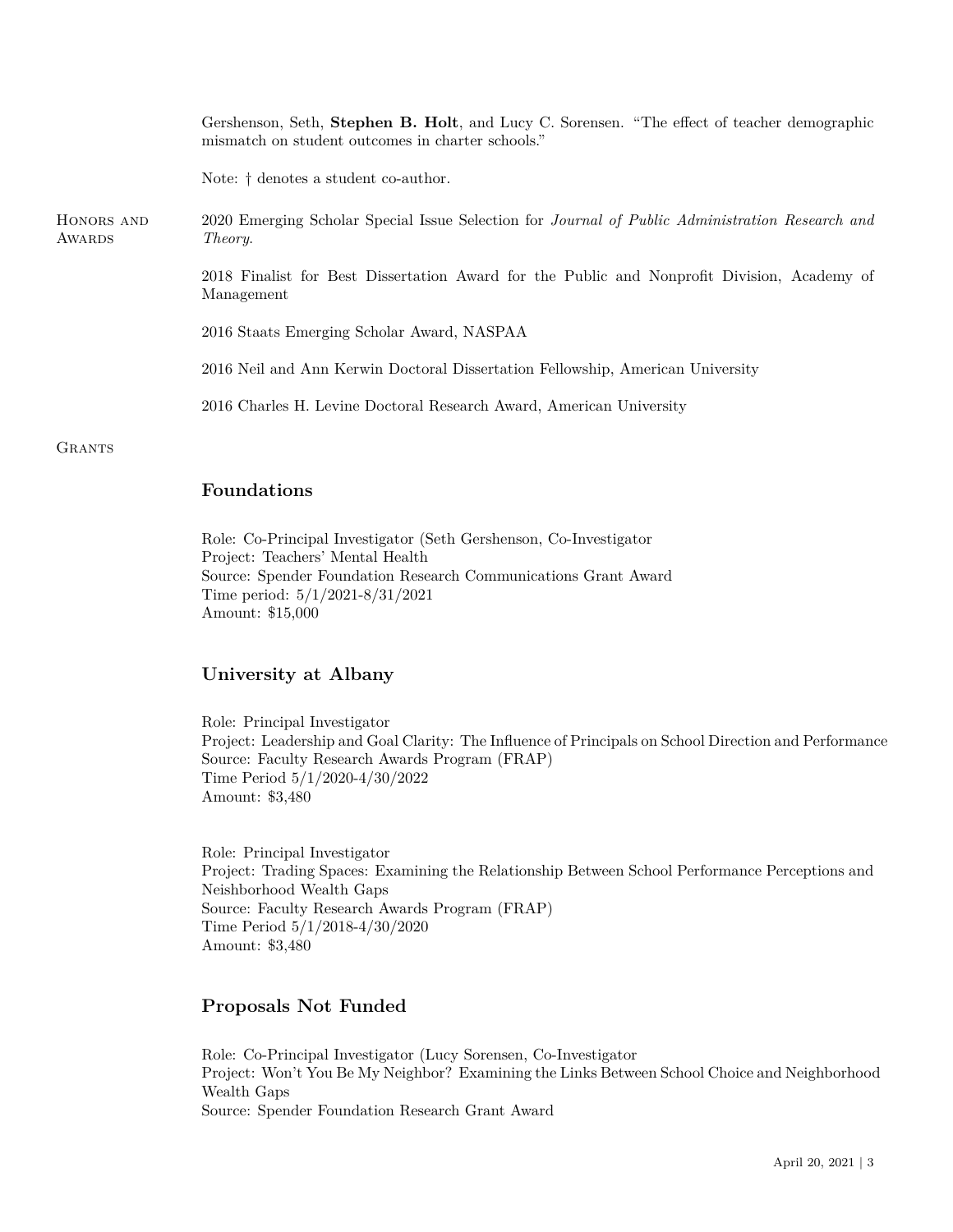Time period: 7/1/2019-6/30/2021 Amount: \$48,180

Role: Co-Principal Investigator (Lucy Sorensen, Co-Investigator Project: Choosing Right: The Impact of Charter School Growth and Policies on Student Segregation Source: American Educational Research Association (AERA) Research Grants Time period: 7/1/2018-6/30/2020 Amount: \$48,180

Role: Co-Principal Investigator (Lucy Sorensen, Co-Investigator Project: Trading Spaces: Examining the Relationship Between School Performance Perceptions and Neighborhood Wealth Gaps. Source: Spender Foundation Research Grant Award Time period: 7/1/2018-6/30/2020 Amount: \$48,180

#### **CONFERENCE**

**PAPERS** 

- 2021:
	- Heasun Choi*†* , Katie Vinopal, **Stephen B. Holt**, and Lucy C. Sorensen. "Raising Expectations: Estimating the Effect of Principals and Senior Teachers on Teacher Bias." *Association for Education Finance and Policy Annual Conference*. Virtual Conference (Role: Presenter).

2020:

**Stephen B. Holt** and Lucy C. Sorensen. "Raising the roof or the floor? Examining the distributional effects of street-level bureaucrats' job experience." *Association for Public Policy Analysis & Management International Conference*. Virtual Conference. (Role: Presenter).

2019:

- Lucy C. Sorensen and **Stephen B. Holt**. Charter school growth and the evolution of teacher labor markets. *Association for Education Finance and Policy Annual Conference*. Denver, CO. (Role: Presenter).
- Jaclyn Piatak and **Stephen B. Holt**. "Disentangling Altruism and Public Service Motivation: Who Exhibits Organizational Citizenship Behaviour?." *Public Management Research Association Annual Meeting*. Chapel Hill, NC. (Role: Co-Author).
- Jaclyn Piatak and **Stephen B. Holt**. "Disentangling Altruism and Public Service Motivation: Who Exhibits Organizational Citizenship Behaviour?." *Elevating Public Service Motivation Conference*. Sundance, UT. (Role: Co-Author).
- **Holt, Stephen B.** and Heasun Choi*†* . (2020). "When Knowing is Caring: Examining the Relationship Between Diversity Exposure and PSM." *Elevating Public Service Motivation Conference*. Sundance, UT. (Role: Presenter).

2018:

**Stephen B. Holt**. Panel: Immigration Enforcement: Evidence on Management and Policy Consequences. *Association for Public Policy Analysis and Management Annual Meeting*. Washington, DC. (Role: Discussant).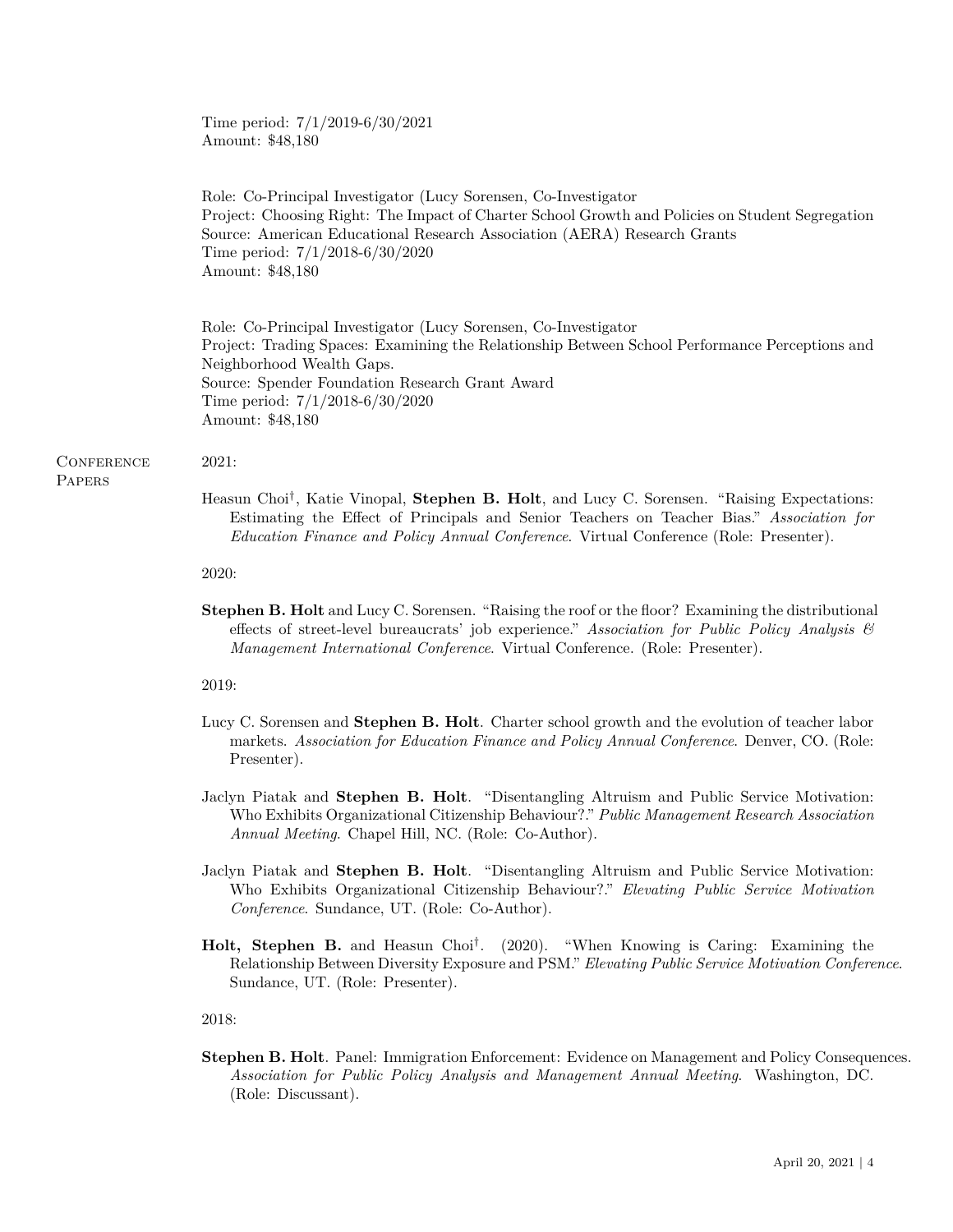- **Stephen B. Holt**. Panel: Program Implementation: Exploring Boundaries of Representative Bureaucracy and Public Service Delivery. *Association for Public Policy Analysis and Management Annual Meeting*. Washington, DC. (Role: Discussant).
- **Stephen B. Holt** and Chris Birdsall. "Protect and Serve: Representation and Perceptions of Interactions with Police." *American Society for Public Administration Annual Meeting*. Denver, CO. (Role: Presenter).
- **Stephen B. Holt**. Panel: Managing Program Implementation. *Midwest Political Science Association Annual Conference*. Chicago, IL. (Role: Chair and Discussant).
- **Stephen B. Holt**, Jocelyn M. Johnston, and Heasun Choi*†* . "Gender Dynamics in Prison: The Effect of Gender Representation on Organizational Performance and Accountability." *Midwest Political Science Association Annual Conference*. Chicago, IL. (Role: Co-Author).
- Katie Vinopal and Stephen B. Holt. "Keeping Hopes High: Exploring the Relationship between Time at a School and Teacher Expectations of Different-Race Students." *Association for Education Finance and Policy Annual Conference*. Portland, OR. (Role: Co-Author).
- Lucy C. Sorensen and **Stephen B. Holt**. Charter school growth and the evolution of teacher labor markets. *Association for Public Policy Analysis & Management International Conference*. Mexico City, Mexico. (Role: Presenter).
- **Stephen B. Holt**, Rui Wang*†* , and Seth Gershenson. "Stress Test: Examining the Evolution of Teachers' Mental Health." *Association for Public Policy Analysis & Management International Conference*. Mexico City, Mexico. (Role: Co-Author).
- Jaclyn Piatak and **Stephen B. Holt**. "Disentangling Altruism and Public Service Motivation: Who Exhibits Organizational Citizenship Behaviour?." *International Research Society for Public Management Annual Conference*. Edinburgh, Scotland. (Role: Co-Author).

2017:

- **Stephen B. Holt** and Chris Birdsall. "Protect and Serve: Representation and Management Strategies in Policing." *American Political Science Association Annual Meeting*. San Francisco, CA. (Role: Co-Author).
- Zachery Bauer, **Stephen B. Holt**, and Jocelyn M. Johnston. "Immigration Enforcement Governance and the Performance of Detention Facilities." *American Political Science Association Annual Meeting*. San Francisco, CA. (Role: Co-Author).
- Raymond Zuniga and **Stephen B. Holt**. "Paying for College: The effect of access to state financial aid for foreign-born noncitizens on college enrollments." *Association for Budgeting and Financial Management Annual Meeting*. Washington, DC. (Role: Co-author).
- **Stephen B. Holt** and Chris Birdsall. "Protect and Serve: Representation and Management Strategies in Policing." *Public Management Research Association Annual Meeting*. Washington, DC. (Role: Co-Author).

2016:

Katie Vinopal and **Stephen B. Holt**. "Getting to Know You: The Effect of Time Spent at an Organization on Representation." *Association for Public Policy Analysis and Management Annual Meeting*. Washington, DC. (Role: Presenter).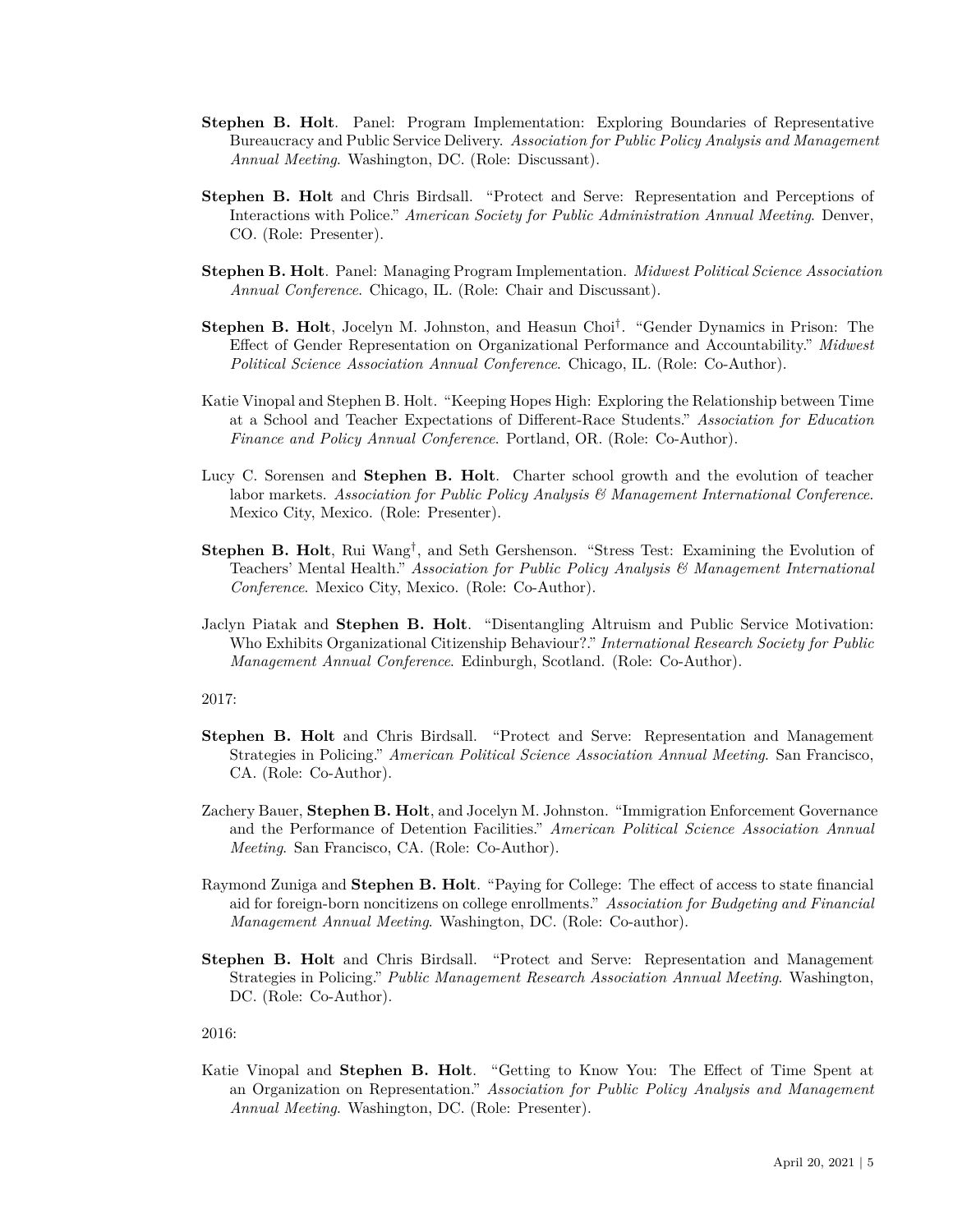- **Stephen B. Holt**. "For Those Who Care: The Effect of Public Service Motivation on Sector Choice." *American Political Science Association Annual Meeting*. Philadelphia, PA. (Role: Presenter).
- Jocelyn M. Johnston and **Stephen B. Holt**. "Examining Representation in Public and Private Corrections Facilities." *American Political Science Association Annual Meeting*. Philadelphia, PA. (Role: Presenter).
- Jocelyn M. Johnston, **Stephen B. Holt**, and James E Wright. "Incarcerating Our Own: Examining Representation in Public and Private Corrections Facilities." *Midwest Political Science Association Annual Meeting*. Chicago, IL. (Role: Presenter).

2015:

- **Stephen B. Holt**. "From Whence It Came: An Empirical Study of the Influence of Education on Developing Public Service Ethos." *Association for Public Policy Analysis and Management Annual Meeting*. Miami, FL. (Role: Presenter).
- Seth Gershenson, **Stephen B. Holt**, and Nicholas Papageorge. "Who Believes in Me? the Effect of Student-Teacher Demographic Match on Teachers' Beliefs." *Association for Public Policy Analysis and Management Annual Meeting*. Miami, FL. (Role: Co-Author).
- **Stephen B. Holt** and Seth Gershenson. "Teachers Like Us: Representation, Teachers, and Public Support." *Association for Public Policy Analysis and Management Annual Meeting*. Miami, FL. (Role: Presenter).
- **Stephen B. Holt** and Seth Gershenson. "Teachers Like Us: Representation, Teachers, and Public Support." *American Political Science Association Annual Meeting*. San Francisco, CA. (Role: Presenter).

2014:

Gershenson, Seth, and **Stephen B. Holt**. "Gender Gaps in High School Students' Homework Time." *Eastern Economic Association Annual Meeting*. Boston, MA. (Role: Presenter).

Note:  $\dagger$  denotes student co-author.

**TEACHING EXPERIENCE** 

#### Graduate Courses

RPAD 500 - Intro. to the Foundations of Public Administration (MPA) (in-person and online) (F17, S18, F18 (2 sections) S19, F19 (Online), F20 (Online))

RPAD 702 - Scholarly Foundations of Politics and Administration (Ph.D.) (S19, F20)

Undergraduate Courses

RPAD 316 - Methodological Tools in Public Policy (F19, S20)

RPAD 303 - Public Administration and Management (F17)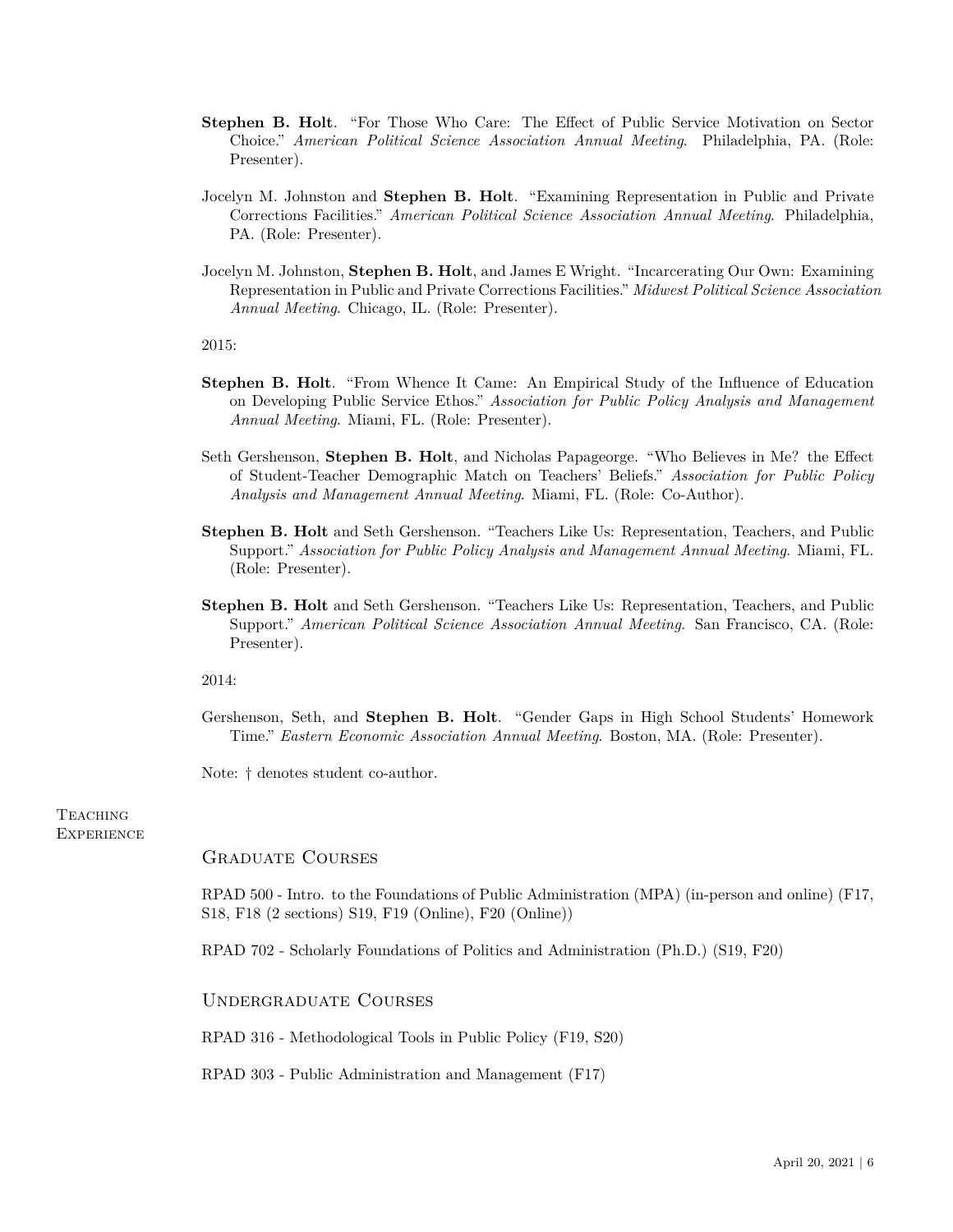|                                     | UNDERGRADUATE COURSES, OTHER INSTITUTIONS                                                                                                                                                                                                                                                                                                                                                                                                                                                                                                                                                                                                                                                                                                                                                                                                                                                                                                                                                                                                                                                                                                              |  |  |
|-------------------------------------|--------------------------------------------------------------------------------------------------------------------------------------------------------------------------------------------------------------------------------------------------------------------------------------------------------------------------------------------------------------------------------------------------------------------------------------------------------------------------------------------------------------------------------------------------------------------------------------------------------------------------------------------------------------------------------------------------------------------------------------------------------------------------------------------------------------------------------------------------------------------------------------------------------------------------------------------------------------------------------------------------------------------------------------------------------------------------------------------------------------------------------------------------------|--|--|
|                                     | PUAD 260 - Administrative Politics, American University, Spring 2015                                                                                                                                                                                                                                                                                                                                                                                                                                                                                                                                                                                                                                                                                                                                                                                                                                                                                                                                                                                                                                                                                   |  |  |
|                                     | DOCTORAL CANDIDACY COMMITTEES                                                                                                                                                                                                                                                                                                                                                                                                                                                                                                                                                                                                                                                                                                                                                                                                                                                                                                                                                                                                                                                                                                                          |  |  |
|                                     | 2021-current: Arzana Myderrizi. University at Albany, SUNY. Member.<br>2020-current: Soohyun Park. University at Albany, SUNY. Member.<br>2019-current: Haelee Kim. University at Albany, SUNY. Member.<br>2018-current: Heasun Choi. University at Albany, SUNY. Co-Chair.                                                                                                                                                                                                                                                                                                                                                                                                                                                                                                                                                                                                                                                                                                                                                                                                                                                                            |  |  |
|                                     | <b>UNDERGRADUATE STUDENTS MENTORED</b>                                                                                                                                                                                                                                                                                                                                                                                                                                                                                                                                                                                                                                                                                                                                                                                                                                                                                                                                                                                                                                                                                                                 |  |  |
|                                     | Carly Dettman. 2018-2019. A Descriptive Analysis of Segregation within Schools. University at<br>Albany, SUNY. Honors Thesis Adviser.                                                                                                                                                                                                                                                                                                                                                                                                                                                                                                                                                                                                                                                                                                                                                                                                                                                                                                                                                                                                                  |  |  |
|                                     | <b>OTHER ACADEMIC ADVISING</b>                                                                                                                                                                                                                                                                                                                                                                                                                                                                                                                                                                                                                                                                                                                                                                                                                                                                                                                                                                                                                                                                                                                         |  |  |
|                                     | 2017-current: Academic Adviser for MPA, Certificate of Graduate Studies, and non-degree graduate<br>students                                                                                                                                                                                                                                                                                                                                                                                                                                                                                                                                                                                                                                                                                                                                                                                                                                                                                                                                                                                                                                           |  |  |
| DEPARTMENTAL<br><b>SERVICE</b>      | 2020-current: Member, Product Mix Strategic Planning Committee<br>2018-current: Chair, NASPAA Competency Self-Assessment Committee<br>2017-current: Member, MPA Admissions Committee<br>2019: Member, Ph.D. Admissions Sub-Committee, Public Management Concentration<br>2017-current: Member, Welcome Week Math Team<br>2021: Member, Grievance Committee                                                                                                                                                                                                                                                                                                                                                                                                                                                                                                                                                                                                                                                                                                                                                                                             |  |  |
| <b>UNIVERSITY</b><br><b>SERVICE</b> | 2017-current: Faculty Adviser, Generation Vote, University at Albany chapter<br>Fall 2018: Volunteer, Food for Finals                                                                                                                                                                                                                                                                                                                                                                                                                                                                                                                                                                                                                                                                                                                                                                                                                                                                                                                                                                                                                                  |  |  |
| PROFESSIONAL<br><b>SERVICE</b>      | 2021-current: Co-chair, Northeast Conference of Public Administration Planning Committee<br>Reviewer, Journal of Public Economics (1 review)<br>Reviewer, <i>Public Administration Review</i> (6 reviews)<br>Reviewer, Journal of Public Administration Research and Theory (6 reviews)<br>Reviewer, <i>Educational Evaluation and Policy Analysis</i> (4 reviews)<br>Reviewer, American Review of Public Administration (1 review)<br>Reviewer, The Elementary School Journal (2 reviews)<br>Reviewer, Economics of Education Review (3 reviews)<br>Reviewer, <i>Policy Studies Journal</i> (1 review)<br>Reviewer, International Public Management Journal (13 reviews)<br>Reviewer, Public Personnel Management (2 reviews)<br>Reviewer, Public Management Review (4 reviews)<br>Reviewer, <i>Education Economics</i> (1 review)<br>Reviewer, AERA Open (6 reviews)<br>Reviewer, Studies in Educational Evaluation (4 reviews)<br>Reviewer, Review of Public Personnel Administration (3 reviews)<br>Reviewer, <i>Education Policy Analysis Archives</i> (1 review)<br>Reviewer, <i>International Review of Administrative Sciences</i> (2 reviews) |  |  |